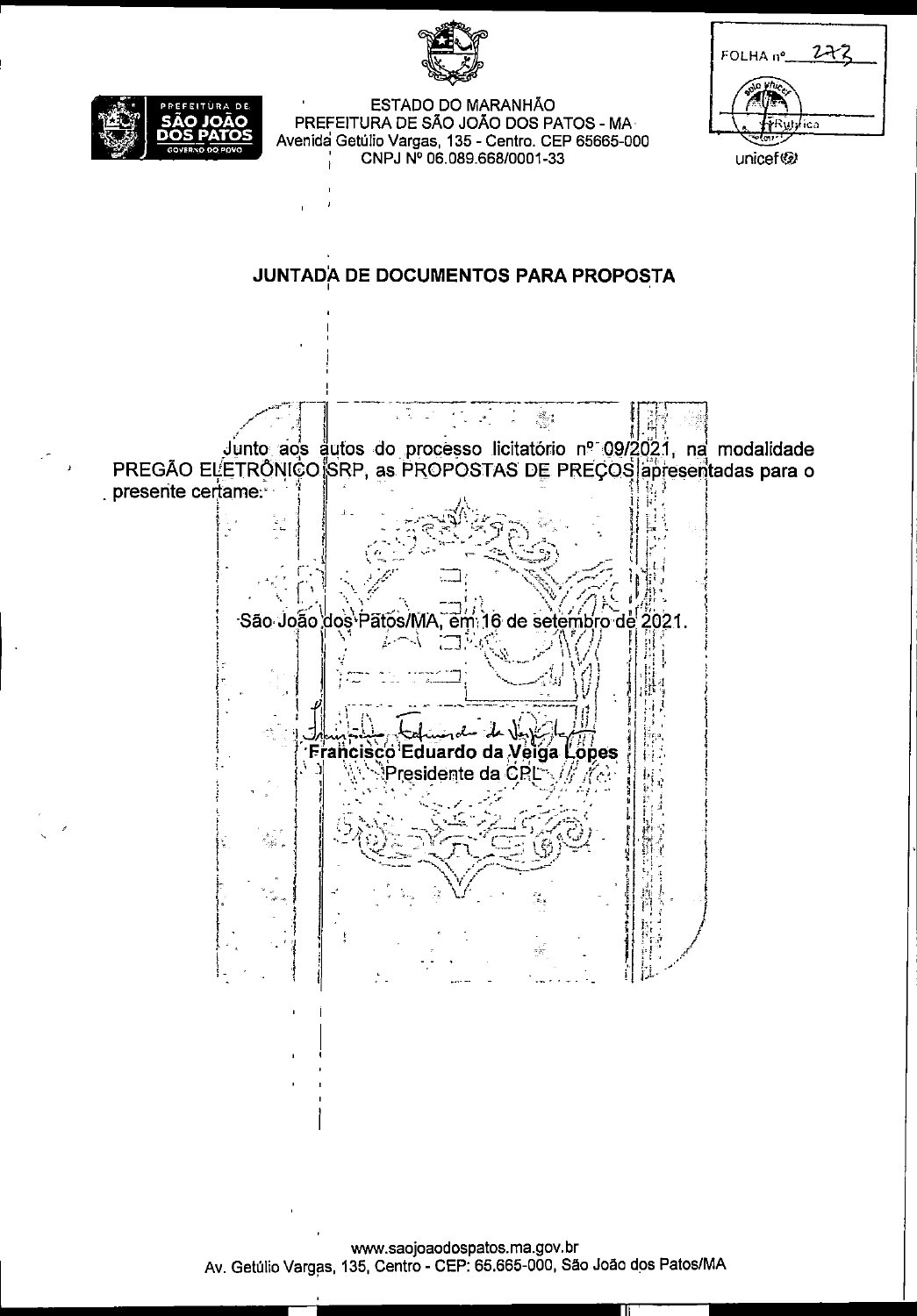



unicef (g)

 $\left(\begin{array}{c}\right)$ 

ESTADO DO MARANHÃO PREFEITURA DE SÃO JOÃO DOS PATOS - MA Avenida Getúlio Vargas, 135 - Centro. CEP 65665-000 CNPJ Nº 06.089.668/0001-33

Processo Administrativo nº 0706001/2021 Modalidade: Pregão ELETRÔNICO SRP nº 09/2021 Tipo: Menor Preço por Item

Objeto: Registro de Preço, para futura e eventual aquisição de Medicamentos Judicializados para atender as necessidades da Secretaria Municipal de Saúde de São João dos Patos/MA, para o exercício de 2021.



www.saojoaodospatos.ma.gov.br Av. Getúlio Vargas, 135, Centro - CEP: 65.665-000, São João dos Patos/MA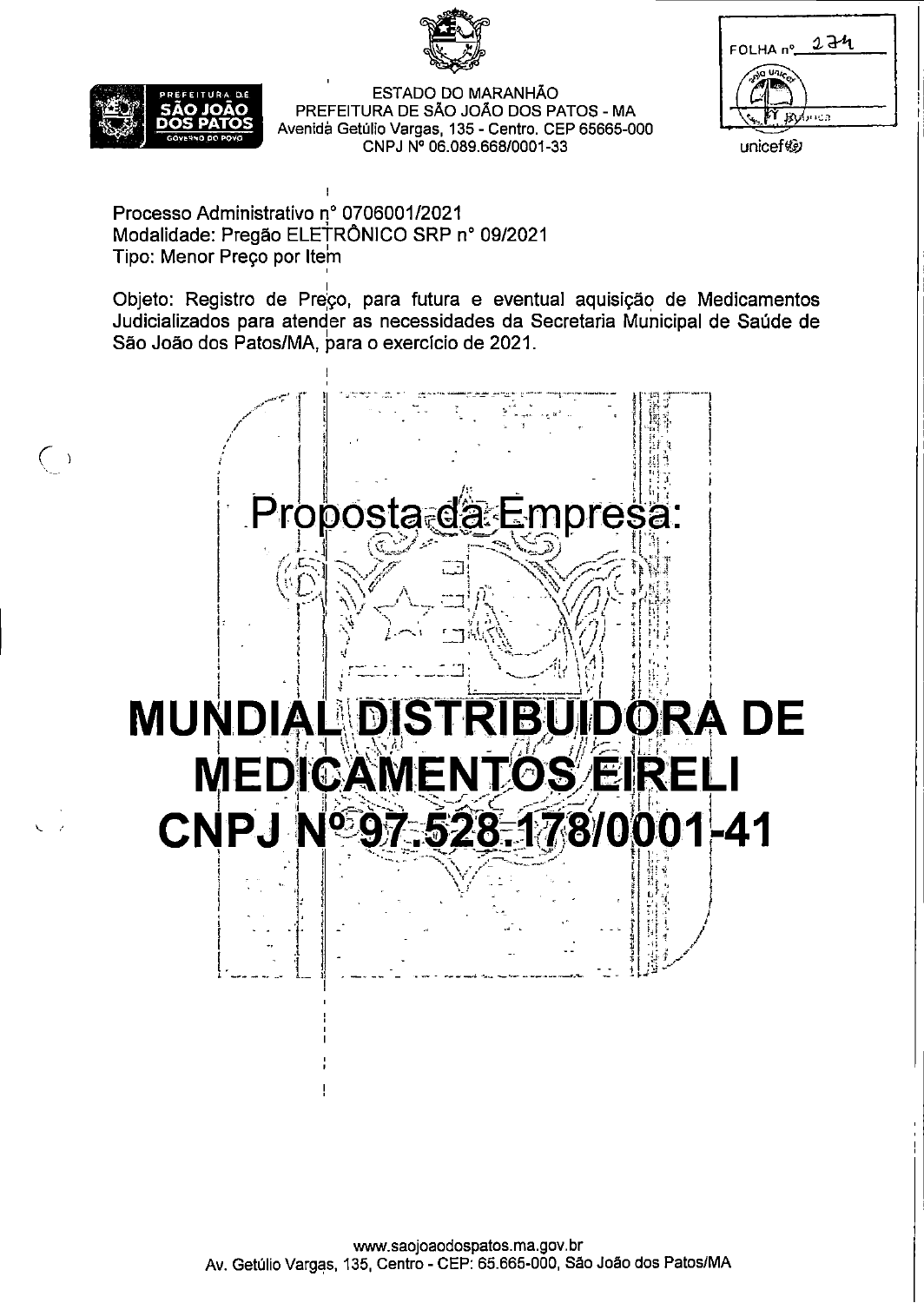| FOLHA nº 275 |
|--------------|
|              |
| Rom          |

TIMON - MA, 14 DE SETEMBRO DE 2021.

電腦 閂

 $\mathbf{r}$ 

 $\mathbf{I}$ 

 $\bar{z}$ 

Ш



 $\mathcal{S}$  $\ddot{\phantom{0}}$ 

 $\begin{array}{c} \begin{array}{c} \begin{array}{c} \end{array} \\ \begin{array}{c} \end{array} \end{array} \end{array}$ 

 $\frac{1}{4}$  $\ddot{\phantom{1}}$ 

 $\overline{1}$  $\overline{1}$ 

 $\ddot{\phantom{a}}$ 

 $\begin{array}{c} \hline \end{array}$ 

 $\ddot{\phantom{0}}$ 

## A<br>PREFEITURA MUNICIPAL DE SÃO JOÃO DOS PATOS - MA<br>PREGÃO ELETRÓNICO Nº 09/2021 SRP<br>PROCESSO ADMINISTRATIVO AP 07/40/51/2021<br>TPO: MENOR PREGO POR ITEM<br>DATA DA ABERTURA: 14/09/2021 ÀS 15:00 HORAS<br>DATA DA ABERTURA: 14/09/2021

 $\left(\begin{smallmatrix} \cdot & \cdot \\ \cdot & \cdot \end{smallmatrix}\right)$ 

 $\mathcal{N}_{\mathcal{L}}$ 

| OBIETO: Registro de Praço para futura e eventual aquisição de medicamentos judicializados para atender as necesidades da Secretaria Município de Saúde do Município da São João dos Petros/VA |                                                |            |               |                 |                      |                                         |          |                                      |                      |                                                                    |                                                                            |
|-----------------------------------------------------------------------------------------------------------------------------------------------------------------------------------------------|------------------------------------------------|------------|---------------|-----------------|----------------------|-----------------------------------------|----------|--------------------------------------|----------------------|--------------------------------------------------------------------|----------------------------------------------------------------------------|
| TTD.                                                                                                                                                                                          | <b>PRODUTO</b>                                 | UNID.      | ा शाल्य हो ।। | VLL UNIT.       | <b>YLR, TOTAL</b>    | <b>NARCA/PARRICANTE</b>                 | VALIDADE | NODELO                               | <b>THE RG ANNISA</b> | UNITARIO EXTENSO   TATOTAL EXTENSO :                               |                                                                            |
| 2                                                                                                                                                                                             | AKINETON 2MG CX 80 COMP ABBOTT                 | $\sim$     | 24            | 35,30 RS<br>R\$ | 603,20               | CAS TALLA / CASTALLA                    | 3 ANOS   | CX 80 COMP                           | 1029000960037        | trinto a sulla rassi o<br>otenta centevos                          | olto antos e citenta e<br>três ragis a vinta<br>cent most                  |
| х                                                                                                                                                                                             | AMPLICTIL 100MG CX 20 COMP REV SANDEL AVENTIS  | CX.        | 120           | R\$<br>14,30    | R\$<br>1,776,00      | <b>CRISTALIA / CRISTALIA</b>            | 2 ANOS   | 100HO CX 20 COMP REV                 | 1029004740031        | Quaterza mada e<br>otents contavos                                 | mi setecentos o<br>neterita a sell fouth                                   |
|                                                                                                                                                                                               | APIDRA SOLOSTAR LODUI/NL SOL INJ LCARP X 3ML   | <b>UND</b> | 36            | 13<br>62,78     | as.<br>2.160.04      | SANDR / SANDR                           | 2 ANDS   | <b>I DOUT/MI SOLINJ TCARP X JIHL</b> | 113210343001         | asseria e dota rusta<br>estasta a ofto cuntavos                    | dos no, duzentos e<br>mamma mais e oko<br>ment annou                       |
|                                                                                                                                                                                               | AVANYS 27.5MG SPRAY NAS 120 DOS GLAXOSMITHICLE | $\alpha$   | 12.           | 100,70<br>R\$   | 1.305.30<br>13       | CLAYOS MITH ILLINE / GLAZOS MITH XLI ME | 2405     | <b>SPRAY NAS 120 DDS</b>             | 1010702710035        | canto a ofte realm<br>estanta a cito contavua                      | mil trazantos e cinco<br>rease a trivia e seis<br>centavos.                |
| ,                                                                                                                                                                                             | CARBANAZEPINA 200MG CX 30 COMP TEUTO           | $\alpha$   | 60            | 1,00<br>R\$     | R\$<br>140.00        | <b>UEDIO / URDAO</b>                    | 2 ABOS   | 2001G CF 30 COMP                     | 1041713010020        | والعرد ومحدة                                                       | menhentos e querente<br>m ah                                               |
|                                                                                                                                                                                               | ICETAPHIL LOCAD HIDRATANTE 473ML               | <b>UND</b> | 24.           | 209.00<br>45    | 5.035.20<br>R\$      | <b>CETAPHIL / CETAPHIL</b>              | 2 AL DS  | <b>MORATA ITE 473ML</b>              | 222620013.001-0      | ducentos a nova regia<br>a citenta cuntavos                        | cinco mil e trinta a cinca<br>resh e vini a centeros                       |
|                                                                                                                                                                                               | CLONAZEPAM 2,0MG CX 30 COMP SUM PHARMA         | $\alpha$   | 60            | ,RS             | 1,06 105<br>244.80   | <b>PHARLAS / PHARLAB</b>                | 2 ANDS   | <b>2.04G CL 30 CORP</b>              | 1410701210026        | quality is also at once<br><b>Curriculum</b>                       | durentos e quarenta e<br>quetro fears e oconta<br><b>CONTINUES</b>         |
| ш.                                                                                                                                                                                            | CLORIDRATO DE PAROXETINA 20XG CX 10 COMP EURO  | $\alpha$   | 24            | 14,40 RS<br>ĸ   | 345, 10              | PARTAS / PARTAS                         | 2 ANOS   | DE PAROXETINA 20MO CX 30 COMP        | 1410701030036        | ا کی معاصرہ<br>guaranta cantenal                                   | pazantos e quaranta e<br>cinco reale a perimeta<br>cantavan                |
| 12.                                                                                                                                                                                           | CLORIDRATO DE PAROXETINA 20MG CI 30 COMP REV   | œ          | 24            | 11,40<br>15     | <b>R\$</b><br>145,60 | <b>FILMIAL / FILMIAE</b>                | 2 ANOS   | DE PAROXETINA 20MG CX 30 COMP        | 1410701030036        | <b>QUESTIO FINALE</b><br>taare ta ca tawa                          | trazentos e quarenta e<br>cinco reale a sessenta<br><b>CARLSWORK</b>       |
| 14.                                                                                                                                                                                           | DEPAKENE SOOMG CX 50 COMP REV ASBOTT           | CY.        | 35            | 51,00<br>11     | 1,638,00<br>п.       | <b>ASSOTT / ASSOTT</b>                  | 2 ANDS   | CT 56 COMP REV                       | 1051303150071        | drouenta e um reals                                                | mi otocentos e trinta e<br>els reals                                       |
| 15                                                                                                                                                                                            | DEPAKENE SOMG/SML XPE FR 100ML ABBOTT          | FR.        | 120           | R\$             | 6.24 Rd<br>746,00    | <b>A3SOTT / ASSOTT</b>                  | 2 ANOS   | YPE FR 100ML                         | 1005303160070        | talk fasik a Vinto y<br><b>CARLIS CONTRACT</b>                     | selecentas e currente e<br>olto reala a oltenta<br>centaura                |
| 16                                                                                                                                                                                            | OESVENLAFAXINA 100MG 60COMP C1 EURO            | <b>UND</b> | 36            | 122,40<br>R\$   | 4,406,40<br>RS.      | <b>GERMED / E M S</b>                   | 2 ANDS   | 100HG 60COMP C1                      | 106830881            | cento a vinta e dola<br><b>Juan e quaranta</b><br><b>CERTAINSE</b> | qual ro m.C<br>quetrocentos a sele<br>reste e querente<br>med award        |
| u.                                                                                                                                                                                            | IDIAZEPAM 10MG CX 3D COMP NEO DUIMICA          | CX.        | 48.           | ۹\$<br>4,08     | 195.84<br>л.         | <b>SRAINFARRA / BRAINFARRA</b>          | 2 42 05  | CX 30 CORP                           | 105840121            | <b>GLASTO FORM &amp; CR</b><br><b>CRITICIANS</b>                   | canto e noventa a dinco<br>rcale e okenta e quatro<br>rent mas.            |
| 20                                                                                                                                                                                            | ESDP 40MG CK 25 COMP REV NOVA QUIMICA          | $\alpha$   | 36            | 104.54<br>RS.   | 5,027.04<br>R\$      | <b>MOVA QUINICA / MOVA OUTRICA</b>      | 24405    | CE 28 COPP REV                       | 120750250            | carte e semente i<br>فاستعداد فتنبذ والتعدة<br>s gastra centavni   | cinco mil, novecantos e<br>vinte e note roma a<br><b>Quality continues</b> |
| n                                                                                                                                                                                             | FEKERGAN 25MG CK 20 COMP REV SANOFI-AVENTIS    | FR.        | 96            | R\$<br>5,20     | 499,20<br><b>RS</b>  | TEVTO / TEUTO                           | 24.05    | CZ 20 COMP REV                       | 183290358            | circo renti e vinta<br><b>CONTRACT</b>                             | quatrocentos e novemu<br>a nove mais e virte<br>centance                   |
| 13                                                                                                                                                                                            | <b>FRALOAS ADULTIMAX</b>                       | <b>UND</b> | 720           | 24.00<br>к,     | h.<br>17,210.00      | <b>KARDAH / KARDAH</b>                  | 2,8905   | ADLATO <sup>*</sup>                  | <b>ISERTO</b>        | vinta a quatro fasia                                               | dezemete mft, duzwitze<br>s otena reas                                     |
| 25                                                                                                                                                                                            | HALDOI SMG CX 20 COMP JANSSEN-CILAG            | $\sim$     | $\bullet$     | RS<br>5.20      | l ts<br>441.60       | CRISTALIA / CRISTALIA                   | 2 ANOS   | CK 20 COMP                           | 1123600110010        | parts reals a strike<br><b>Continued</b>                           | quatrocantos a<br>querenta e una maia e<br>sesserte centavos               |
| 26                                                                                                                                                                                            | HALDOL SMG CX 20 COMP JANSSEN-CILAG            | œ          | 72            | R\$             | 9,20 RS<br>862,40    | <b>CRISTALIA / CRISTALIA</b>            | 2 APOS   | CX 20 COMP                           | 1123600110010        | nove radio e struz<br><b>Cantange</b>                              | stiscentos y sexuanta e<br>dois reals a quarente<br>centavos.              |

ENERE EN PORTE DE CAPA EN 1999 (POSSES)<br>2484 - INSCRIÇÃO ESTADUAL: 12.591688-4<br>Av. Presidente Médici, 2484 - Bairro Formosa - CEP: 65.638-045<br>2486) 99942-4364 - Timon - MA - o-mail: mundial,distribuio dora@outlook.com,br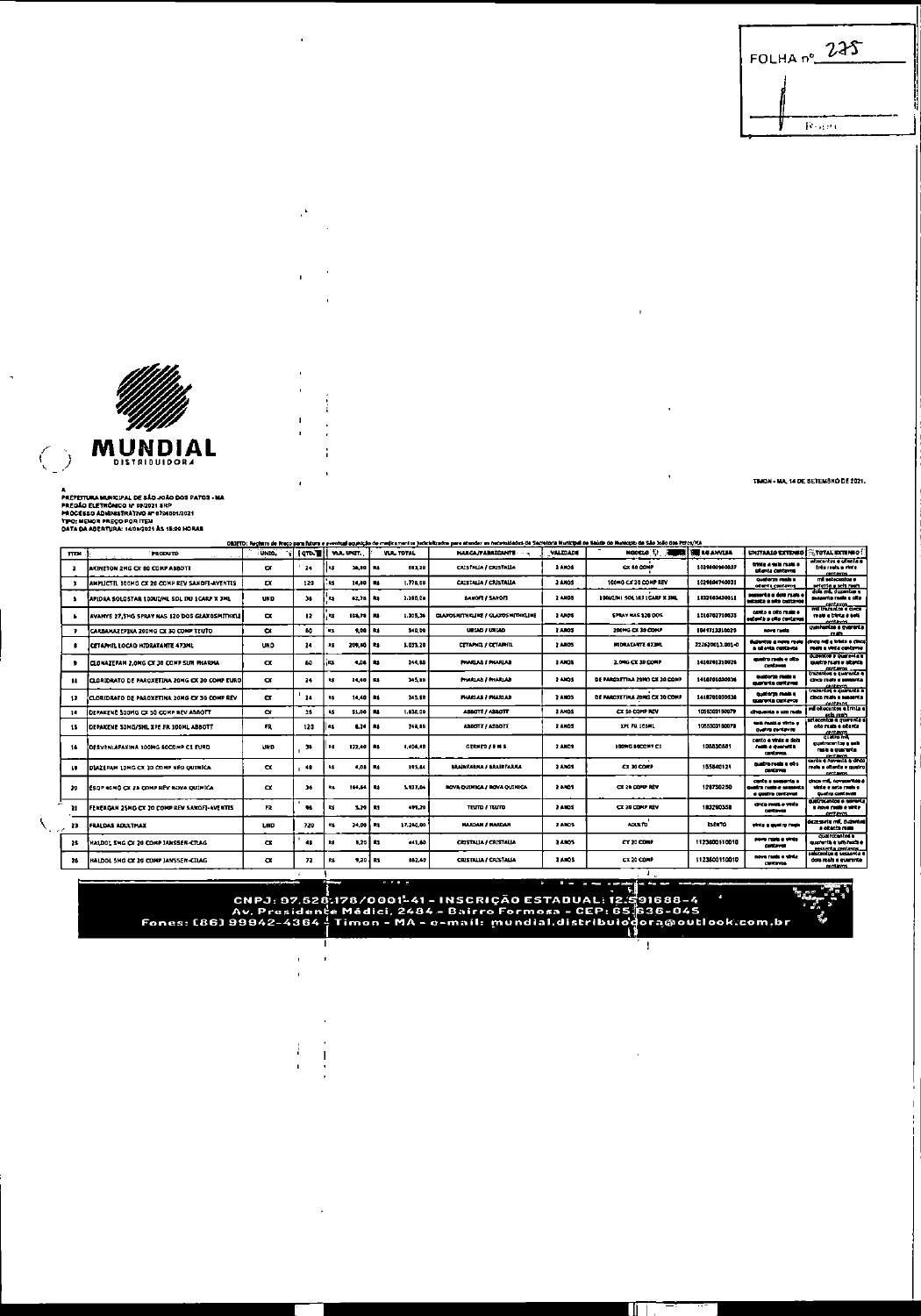- The Same Control of Library Control of Library Control of Changer Control of Changer Control of Changer Chan<br>Post State (2019-100 Septer Control of Library 1-842 (1919-045 Septer Changer Control Changer Changer Changer<br>C  $\mathcal{F}$ 

 $\mathbf i$ 

| ----<br><b>BUR DISTURNATIO</b><br>0 80 8 2 8 4 0 1 7 1 7 8 9 9 0 1                             | <b>DARATO DE PROVIN</b><br>a alian alian e quanto (a alian sed e aplicant) | 620099214         | 1 34 X 499 T (8) 326                   | SOMY 2         | MSTOROM CADIFY ASSOCIATION           | 95'ZH '01<br>л.       | <b>PS TOE</b>               | ÷.  | 95.          | ×          | KELL LIDKE K ANYO I DEL 105 THULOGOE VELSTALL          | г.               |
|------------------------------------------------------------------------------------------------|----------------------------------------------------------------------------|-------------------|----------------------------------------|----------------|--------------------------------------|-----------------------|-----------------------------|-----|--------------|------------|--------------------------------------------------------|------------------|
| gas à custous<br><b>I ESTAJ DACAL O KLISACI</b><br><b>B ROWER IN 1909</b>                      | محصولات فورن فتعرضهم<br><b>DERIVANY O TEAMS</b>                            | 911003001         | DOZ 31 10:30 J 10713                   | SOMY Z         | <b>CHAID / GRAID</b>                 | CS"MC"Z               | <b>SHIPS CA</b>             | 霜   | ĐZ.          | <b>x</b>   | LONIZON INCAC CKENE DERN BC 50C FIBRE                  | ZS.              |
| <b>LEAL GIRL</b>                                                                               | <b>STATISTICS</b>                                                          |                   | ATM (MCD CS XD DMOS)                   | sow z          | <b>ASIKING ANDE A ACIVILIA ANDER</b> | 11                    | $\bullet$                   | ÷.  | 96           | כור        | 1999 NAMAN 1999 CO 60 COMP REV ACHE                    | - 15             |
| <b>BOARD FRANCH</b><br><b>b Spoke and B Scottight</b>                                          | ಉ ಮತ್<br><b>ESIMEND &amp; SOLL BOD</b>                                     | 260011951         | 49000 02.83                            | SOUV 2         | ASI QUINDO O 39 A ASI TIQ O 38       | 09'91<br>R            | <b>DVT</b>                  | s.  | 95           | Ð          | TENSALIY SHO CK 20 COMP NED OUTDRAFT                   | $\bullet$        |
| ومعادلته ومقادمه<br><b>Basic B Limited Road</b><br><b>B SOURCERS TAX SER</b>                   | <b>BACKER EXISTS</b><br><b>B SPEA SUPPLIERS</b>                            | 9910211107001     | 49000 30 30 51 52                      | <b>BOATE</b>   | VOIDINDO GRU / VOIDIND DE L          | <b>DZ'ZO9'E</b><br>s. | 09'005                      | \$2 | zı           | Ð          | TADALATIA SNG CX 30 COMP EUROFARMA                     | $\bullet$        |
| BOARDING GUILL & RUPL<br>wa a eponbup e gu                                                     | <b>BOARDED ENTIRE</b><br>i tahu san si tusamb                              | 211102001         | 4900 230                               | <b>SOMY 2</b>  | WAN JOINTE/VWW.KOMB                  | <b>DZ'110'I</b>       | <b>THE DUTP</b>             | \$a | ÷Z.          | ×          | TADA 20MG CX 2 COHP EUROFAUL                           | $\bullet\bullet$ |
| www.net.alnut<br>a synu spr e must<br>8 90 Miles of the Real                                   | <b>MARTINEZ BALLA</b><br>, ,, ,, ,, ,, , , ,,,,                            | 100320103         | 1000 001                               | <b>SONY Z</b>  | וואנכיר לחומכיר וממגיר לחומכיר       | <b>STAR'10</b><br>Ħ   | <b>02'111</b>               | ÷.  | ٧Z           | 10         | <b>CONGLIT 30MG FR 30 COMP LISSS</b>                   | æ                |
| soutives singleno<br><b>. ISON ANALL &amp; Antioxade  </b>                                     | <b>BARKS</b><br><b>Name and in the extremely conserved</b>                 | 13122023          | UNDER KO                               | <b>BOATZ</b>   | EVIDED / EVIDED                      | ov'out                | <b>DE'P</b><br>su l         | ÷.  | ₩            | X3         | RIVOTRIL 0,5MG CX 30 COMP ROCHE                        | s.               |
| 30000000<br>калур в двог пример<br>e sojuezo nana                                              | <b>SOURCE</b><br><b>EXPIRED &amp; BOTH BACK</b>                            | <b>CICHOOL</b>    | A2M (IN OCT DE                         | SONY 2         | LLV3d / LLV3d                        | 00'09*<br>\$a         | 09.6                        | \$2 | 86           | XJ.        | ANUMEROUS DE COMP REV EUROPANA                         | m                |
| 20221023<br><b>EXHIBITS &amp; SERAI RICO</b><br><b>9 ELISOPI &amp; SOURCER</b>                 | <b>CONTROL ESTIMATE</b><br><b>B GOLL CAR &amp; CALL</b>                    | 906129001         | M3D TO AVOID DWSL                      | <b>SOUV Z</b>  | anan/anan                            | 09'299                | ta losaz                    | t.  | ĸ            | oxn        | MEGASALINA 75MG JUCAO CI GEN EUROFARMA 16456           | ь                |
| 10022-03-039<br>8 KSUA-05 9 KRS 800<br><b>U CALL &amp; SOANDOURRO</b><br>THE REAL PROPERTY AND | <b>RADIO CR</b><br>t anu an cypris<br><b>O MONACHINE DIA</b>               | 805001001         | <b>LANDARY</b>                         | <b>BORY E</b>  | 2310aCH DADE / 2510aCR DADE          | <b>MOVIE</b><br>ta.   | <b>BO'CAZ'L</b>             | ħ   | $\mathbf{z}$ | akn        | JINDHE'I JIMIJID                                       | $0+$             |
| <b>SOARING RX/8000</b><br>s contra destruir de la challen<br>0 100807-100 P.M                  | <b>ENGINO CURRENT</b><br>t anni cui a cuiann                               | <b>LLEDES CEL</b> | 4000 0000 000000                       | SONY Z         | ANGENA / ANGENY                      | <b>PERCE</b>          | alam                        | fa  | 9E           | Ð          | ATION CHOOR COMPOSITION COMPANYABLE                    | -95              |
| مزسره لنعبا<br>4 801100030 TEM 9144                                                            | izmu ozo s zamričuci                                                       | 1000100908        | LLCPT GOPS 31.531 FWLL DS              | SORY &         | <b>BHOSKSAFKG3M/BHOSHBAFFG3M</b>     | 00'01'02<br>s.        | 00'05                       | ね   | <b>OPE</b>   | CM         | AARDI ADVIS 3LIS31 SVALL DS SITIA TIVO NO              | æ                |
| <b>BOAR 2002</b><br>8200 è ERINI 03UD<br>a expertit a province                                 | (Cutatral) 820 0 1300au<br><b>BURNING CO</b>                               | <b>CLIDENCIL</b>  | 6YO 95 10 DMDZ                         | SONY Z         | ECUVIC THANKWORK                     | <b>TI'SOD</b>         | <b>THE ESTER</b>            | t.  | ا يو         | X.         | ON FAIN TOT SOME CLEAR DISCOTO                         | 38               |
| <b>BATHER THREE</b><br>a muni dob a sinavypnic<br>в возновлом "ры взирь                        | <b>BOARDED DOOR BARRON</b><br>t teriu Goup il Insurat                      | 010009411         | <b>N THE K WY 1919 1 YO MEASTER</b>    | EOW Z          | <b>SHONOK OADS / SHOWOR OADS</b>     | 09'255'05             | <b>PS'S'S</b><br>53.        | 12  | ORE          | X3         | HOACH ALL RESISTED IT STEL APL X 34X JPD NO NO         | st.              |
| BOARINGS GUILLE & BIRGU<br>pant is manage in stress                                            | <b>BOARDURD</b><br><b>Back of A GRAN CORP.</b>                             | 010002211         | <b>BINGS VOI 9100 DE X5 DRE.I</b>      | SORY L         | <b>BY BYIM / BY BYIM</b>             | <b>DE'ELI</b><br>'n   | DO'L                        | ŧ۵  | ĸ            | X3         | <b>NATIONAL SR I, SHOCKS 30 COMP ALS KENNING</b>       | EE.              |
| <b>STATISTICS</b><br>600023010300 1112<br>03up + 03ub/2d + 03u30                               | <b>BOARDOOR</b><br>010 S NEW 6.0000                                        | 110007001         | <b>EN CO DE 12 DHOS VOISSVLDE</b>      | <b>SCANY Z</b> | LLVAN / LLVAN                        | 11,511                | m<br><b>BO</b> <sup>2</sup> | \$1 | 89           | ×          | vwaviosna<br><b>CONSTANA POTASSICA SOMG CX 30 COMP</b> | æ                |
| First solvators<br><b>NEW GM &amp; CATABO</b>                                                  | <b>MPLI BOUNDING &amp; DOUND</b>                                           | 01002033          | <b>SYT THE X GIVEN ITLL TOS LIGGS</b>  | <b>SONN E</b>  | Licens / Licens                      | 00'009'94<br>t.       | 00'091                      | 44  | <b>DEP</b>   | ann        | FOR 2010 21W 100N 30T In 1CVER X 2NT 1VS               | œ                |
| فيتون فالون تطلبهمطل<br>a stali boow a studion<br><b>COLLECTION TO BOD</b>                     | <b>DMAXIED BAD &amp; EXAMPLE</b><br>i danisi dadiy di kumphi               | 9200900009211     | 13 013 01 12 12 000 5 (11 105          | SOMY 2         | ATTO ATTO                            | 379,072               | to lesse                    | 53  | 92           | <b>OND</b> | TE THE X GODS INT TOS THAING TO TANK YOU               | 82               |
| <b><i>STAR &amp; GRU DELL</i></b>                                                              | <b>PACKAT CALLER</b><br>8 1211 130 S 1344                                  | 200019091         | <b>NOO DE AQ DINSEI VINAVILLIAD 3Q</b> | SORY E         | SOLAR / SOLAR                        | <b>DETHET</b>         | <b>SHIPPE</b>               | 舞   | 83           | ю.         | MENIMENTARY LO DE GRELLWALDY TODAY CO. 30 COMB B       | u                |

## **WÄNDIVE**



**Leuthal**  $950$   $\mu$   $\sigma$